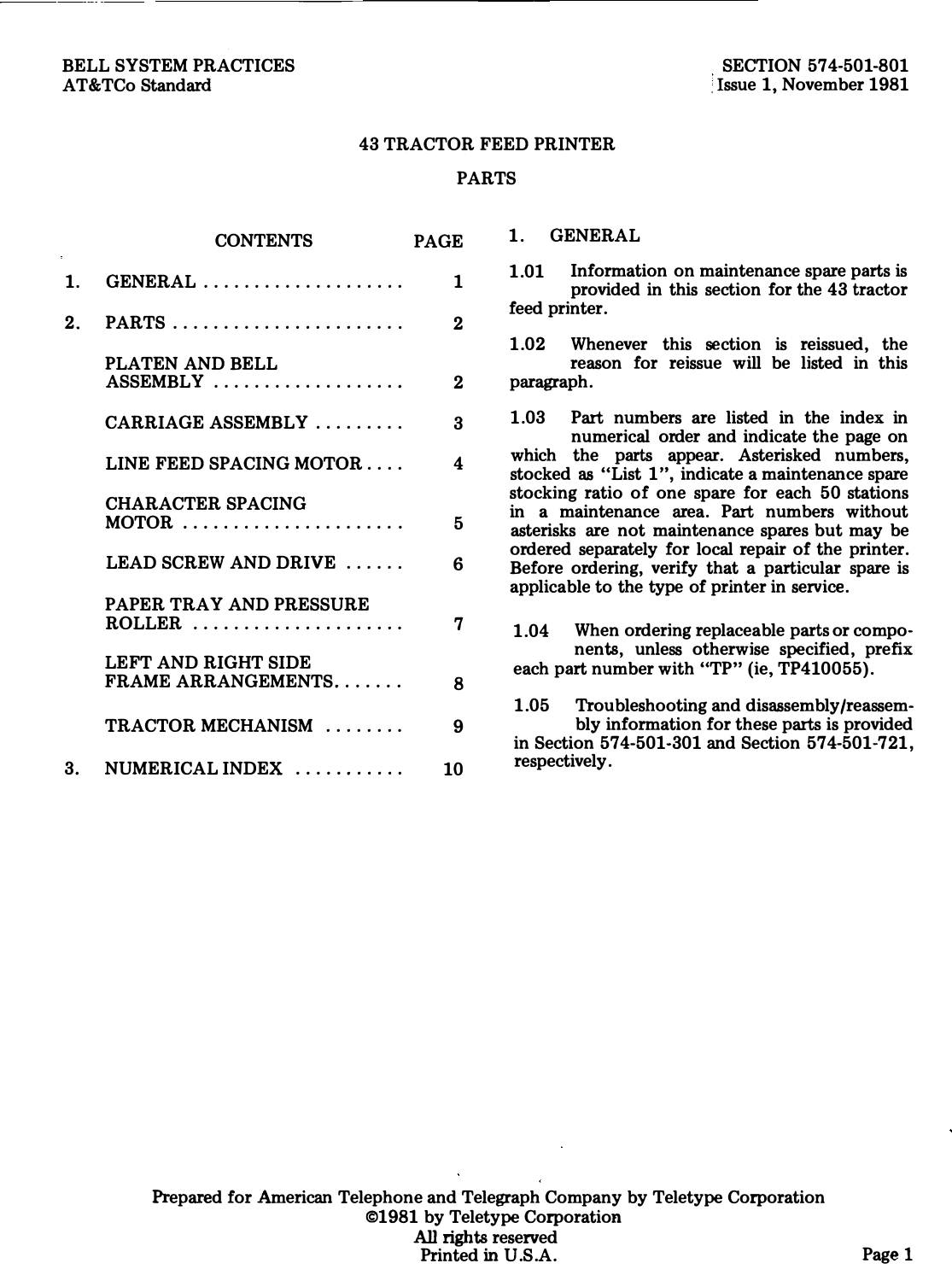#### $2.$ **PARTS**

# PLATEN AND BELL ASSEMBLY

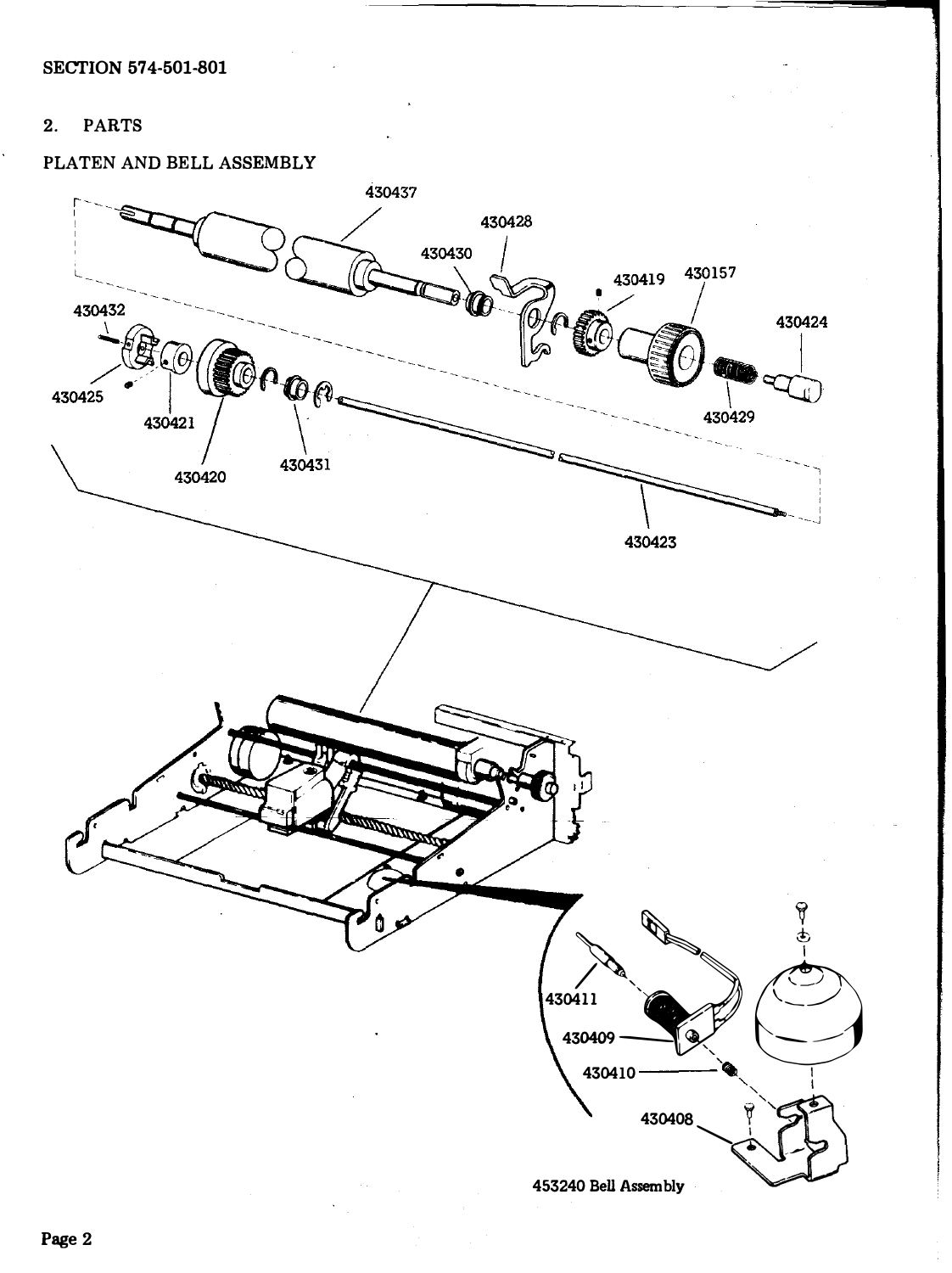## **CARRIAGE ASSEMBLY**

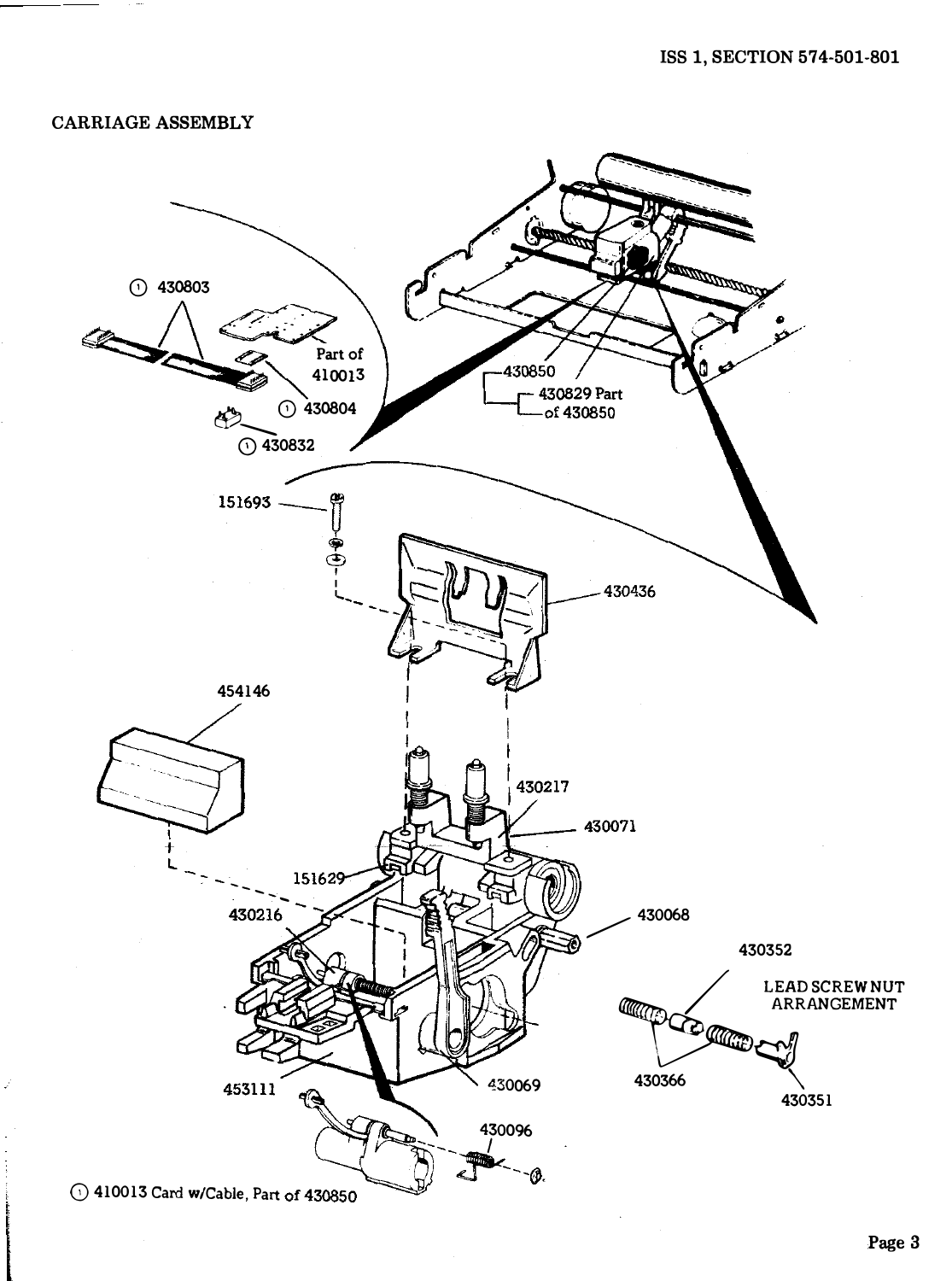# LINE FEED SPACING MOTOR

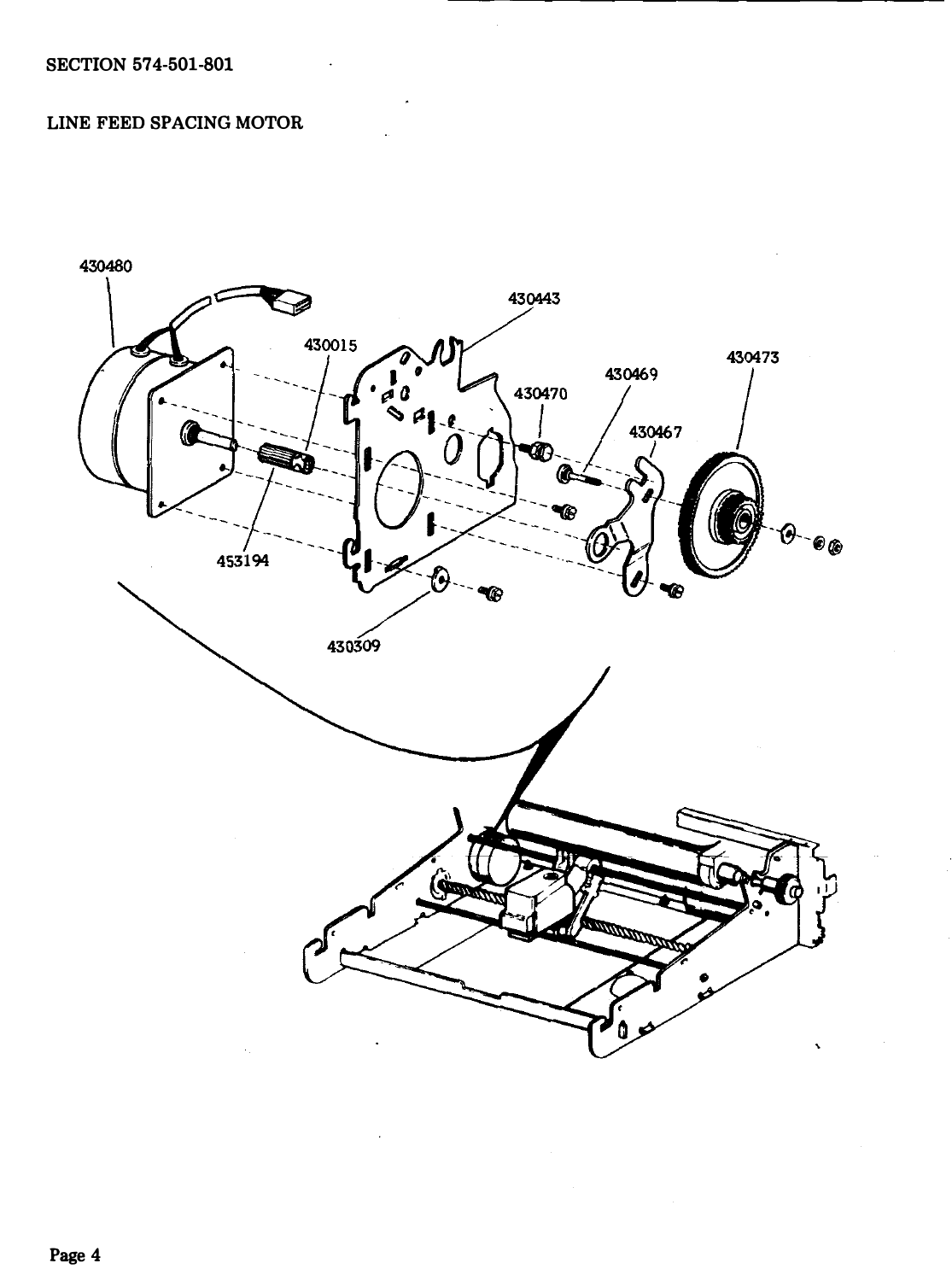# **CHARACTER SPACING MOTOR**

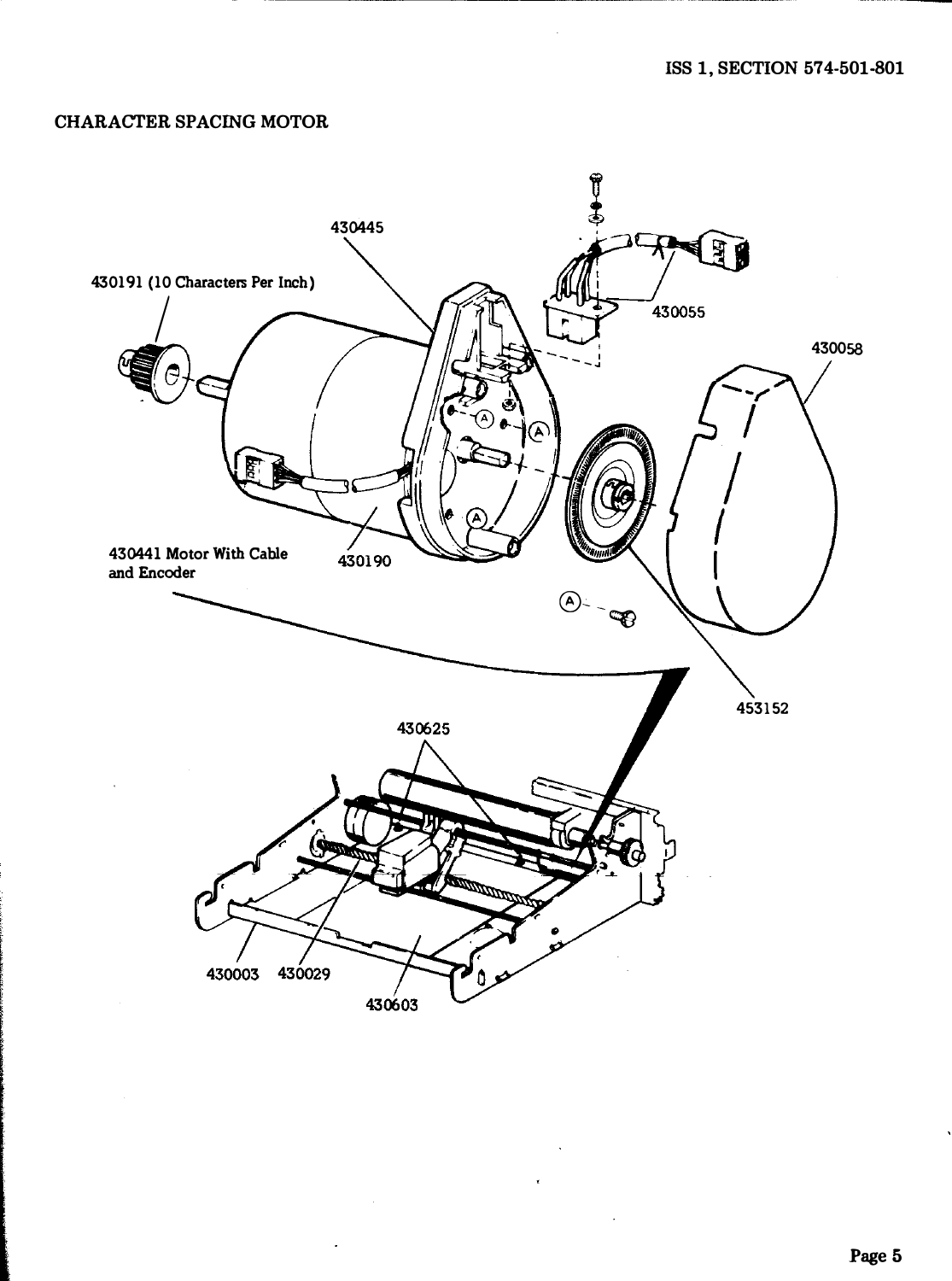## **LEAD SCREW AND DRIVE**

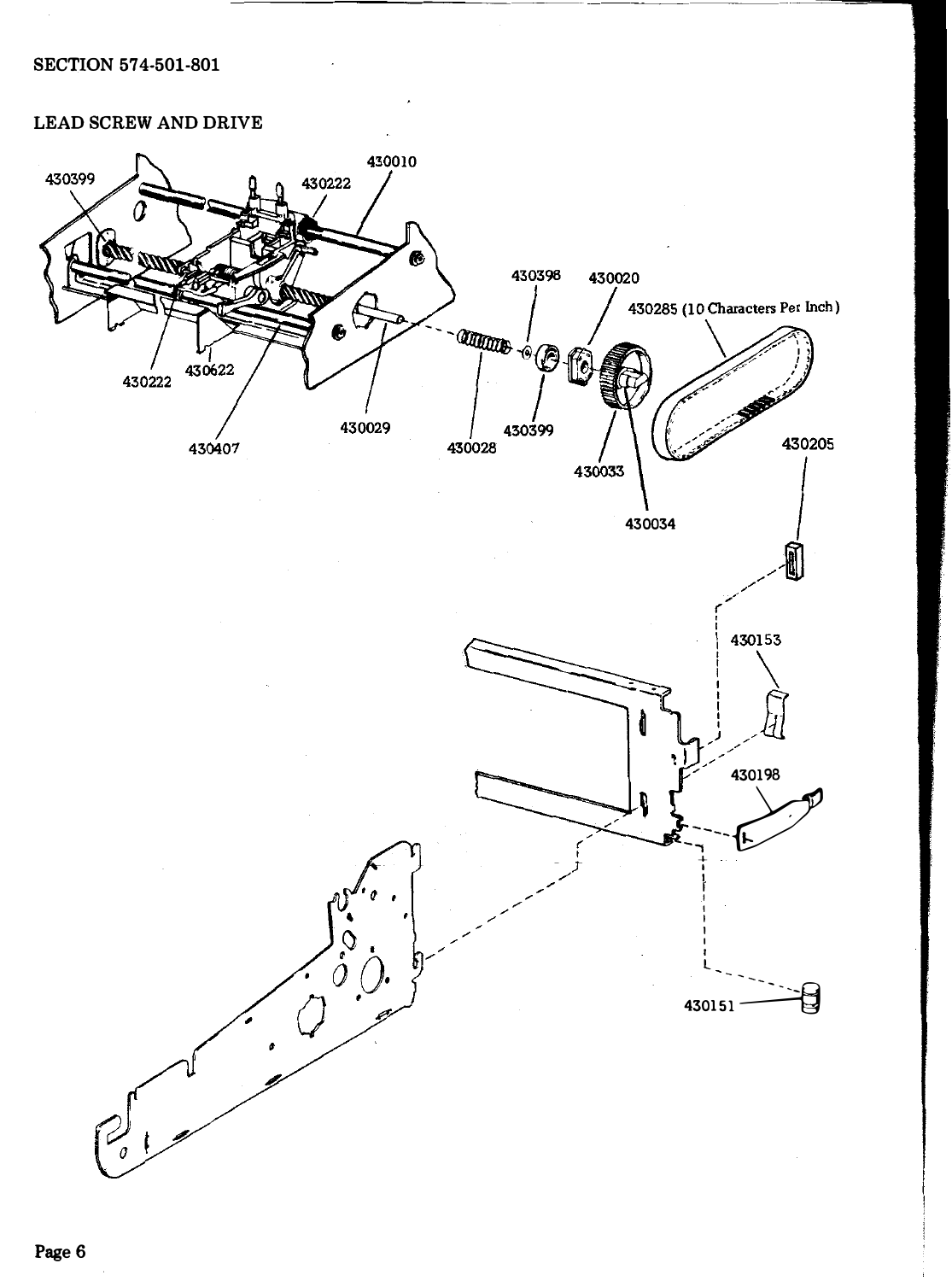# PAPER TRAY AND PRESSURE ROLLER

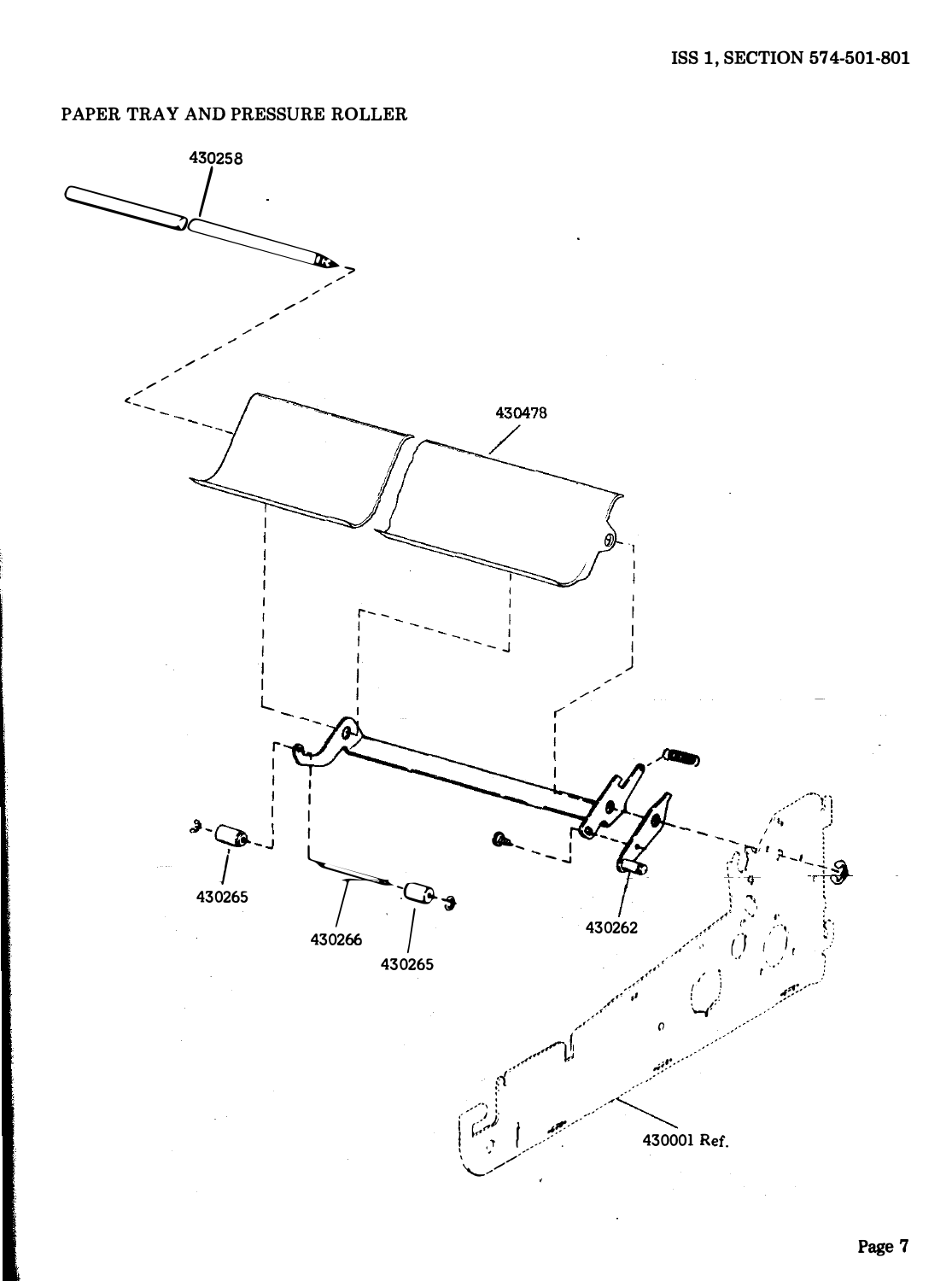## LEFT AND RIGHT SIDE FRAME ARRANGEMENTS



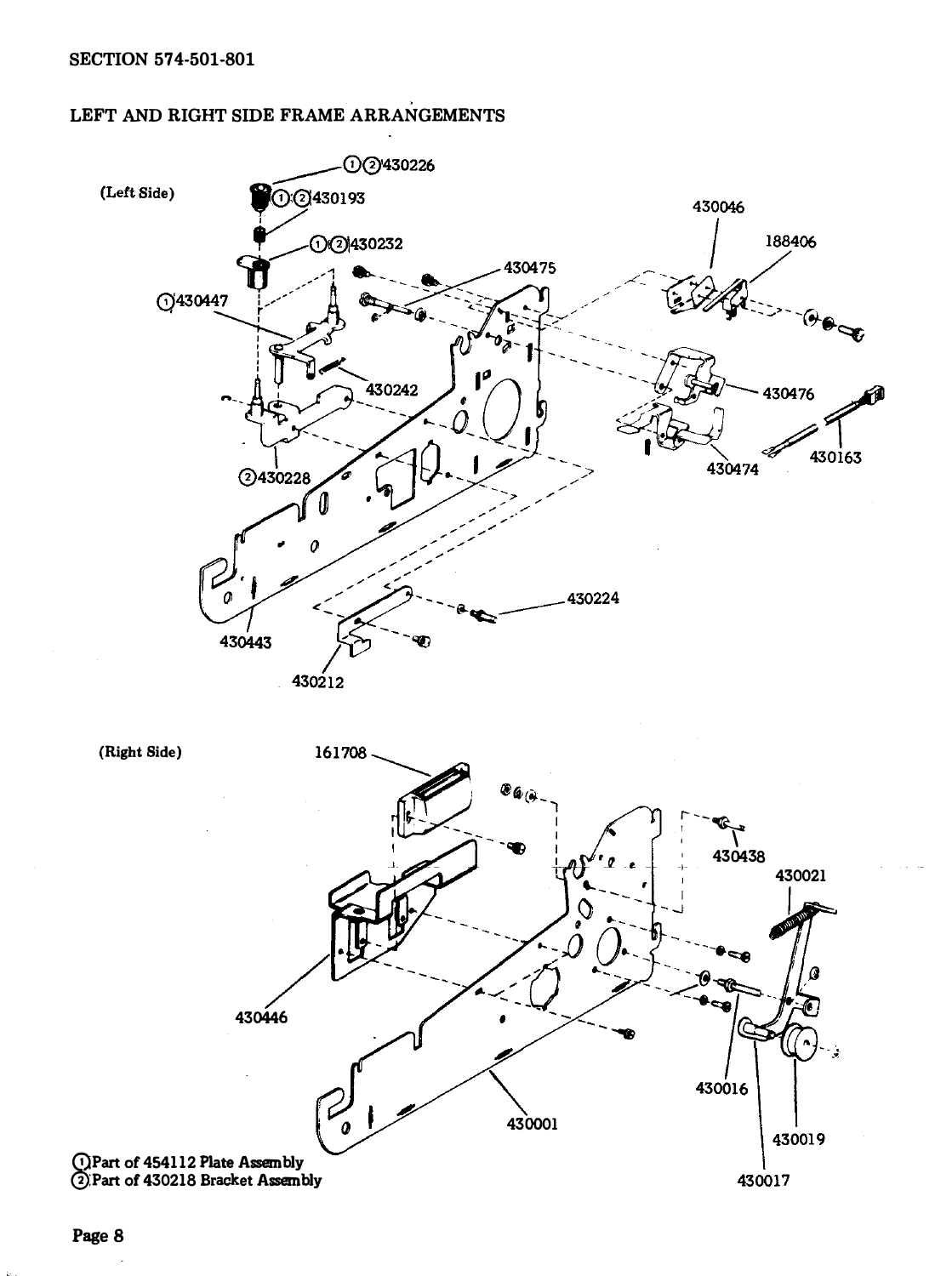